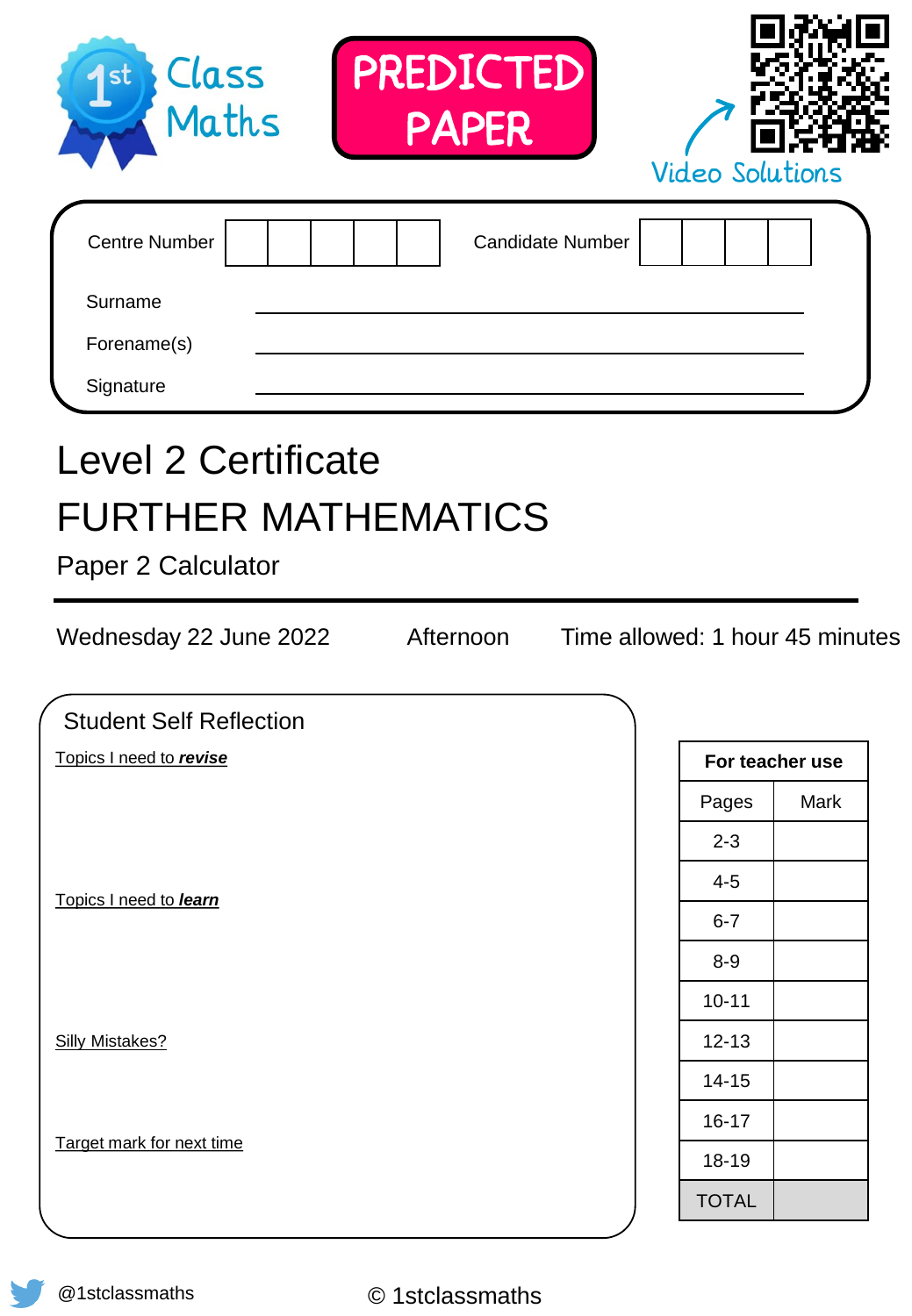



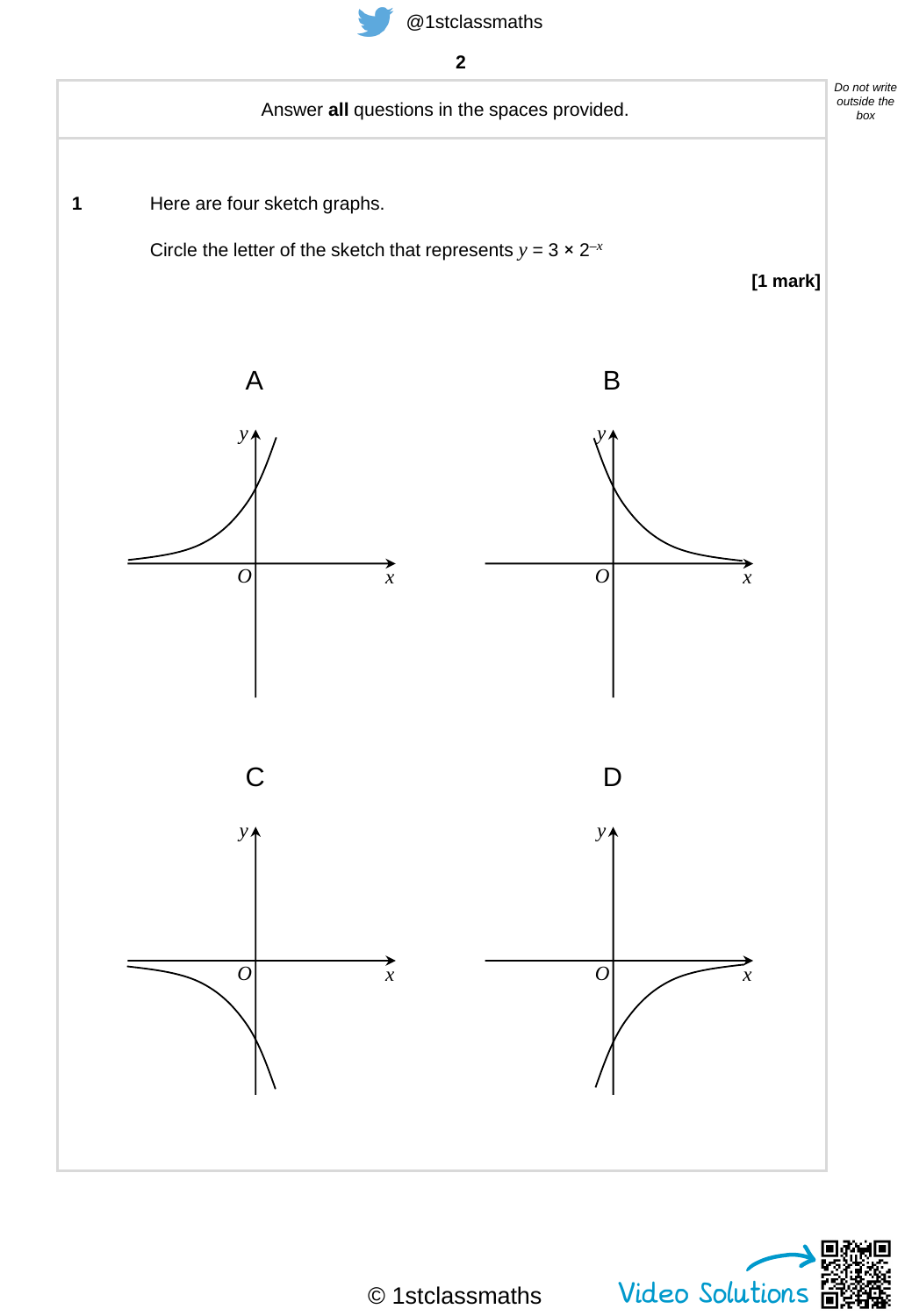



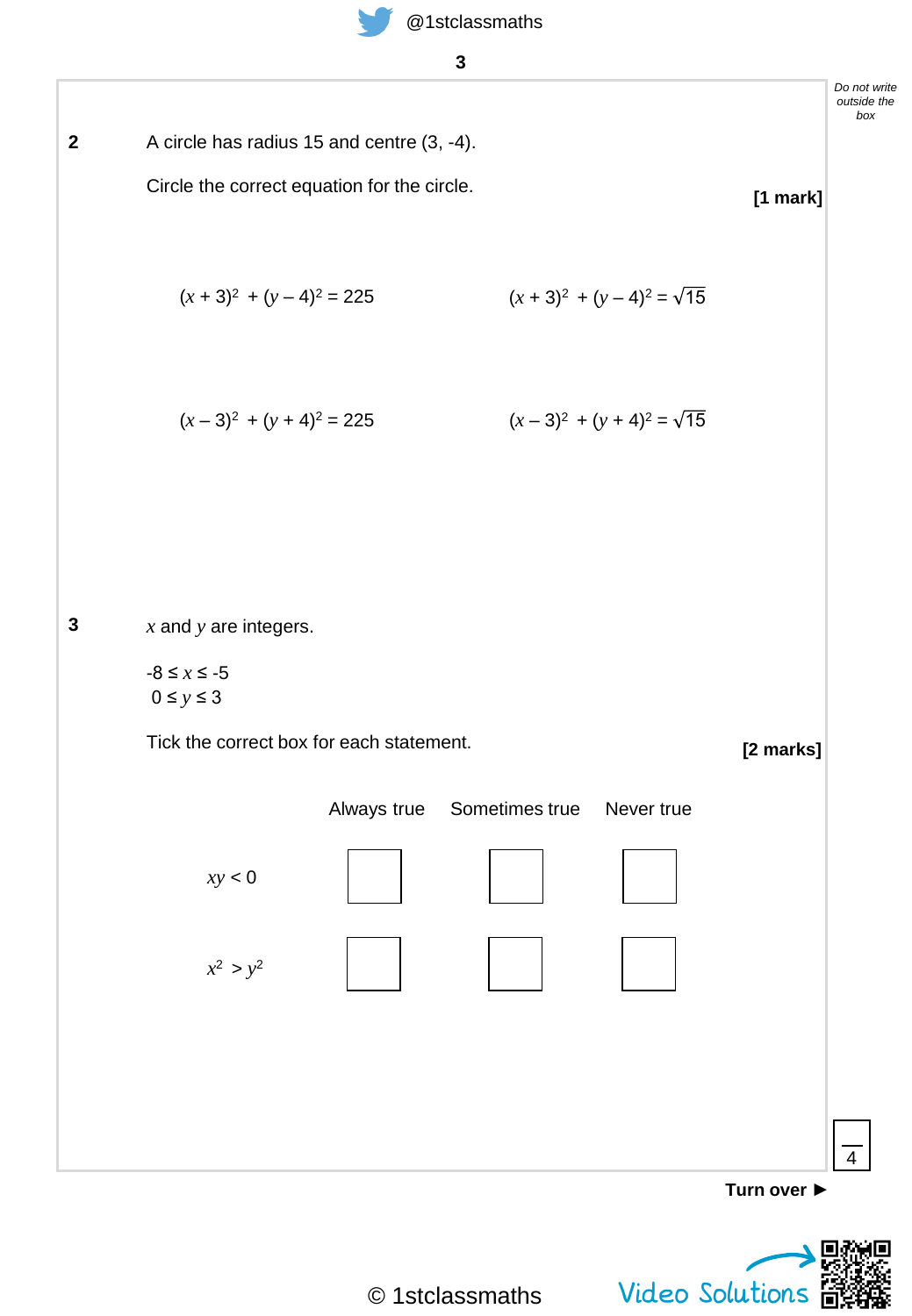

|      | 4 $\begin{pmatrix} -3 & 0 \\ 2b & b \end{pmatrix} \begin{pmatrix} 4 \\ b \end{pmatrix} = \begin{pmatrix} 2a \\ 20 \end{pmatrix}$ | Do not write<br>outside the<br>box |
|------|----------------------------------------------------------------------------------------------------------------------------------|------------------------------------|
| 4(a) | Work out the value of a.<br>[2 marks]                                                                                            |                                    |
|      |                                                                                                                                  |                                    |
|      |                                                                                                                                  |                                    |
|      | $a =$                                                                                                                            |                                    |
| 4(b) | Work out two possible values of $b$ .<br>[3 marks]                                                                               |                                    |
|      |                                                                                                                                  |                                    |
|      |                                                                                                                                  |                                    |
|      |                                                                                                                                  |                                    |
|      |                                                                                                                                  |                                    |
|      | $b =$ and $b =$                                                                                                                  |                                    |
|      |                                                                                                                                  |                                    |
|      |                                                                                                                                  |                                    |

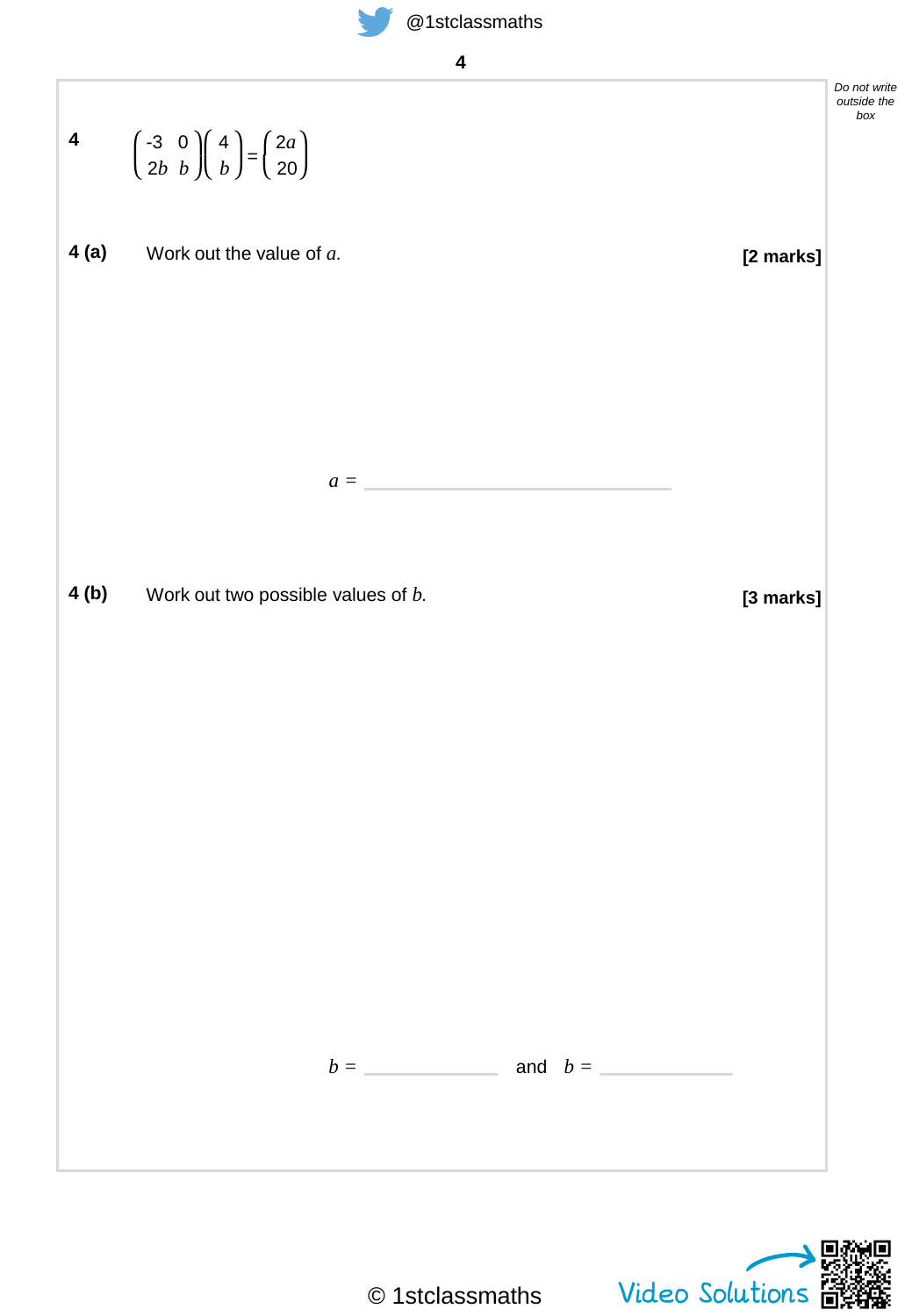







Video Solutions  $\mathbf{B}$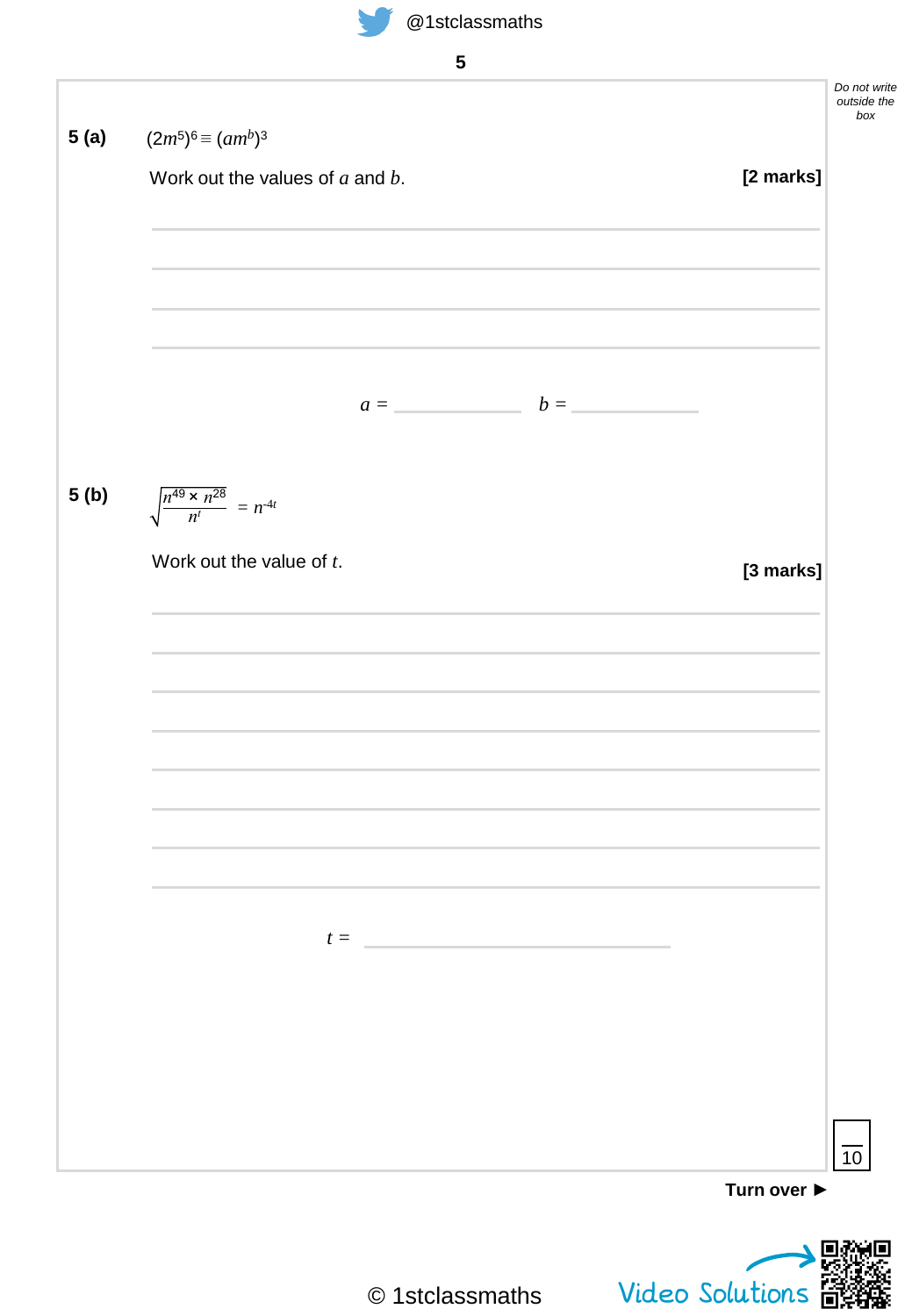| ×,                 |
|--------------------|
| ×<br>۰.<br>×<br>۰. |
|                    |

| $y = (x + 1)(x + 2)^2$                                                                                      |           |
|-------------------------------------------------------------------------------------------------------------|-----------|
| Work an out expression for the rate of change of $y$ with respect to $x$ .                                  | [4 marks] |
|                                                                                                             |           |
|                                                                                                             |           |
|                                                                                                             |           |
|                                                                                                             |           |
|                                                                                                             |           |
|                                                                                                             |           |
|                                                                                                             |           |
| Answer                                                                                                      |           |
| The 50 <sup>th</sup> term of a linear sequence is 327.<br>The 65 <sup>th</sup> term of the sequence is 432. |           |
| The kth term of the sequence is the first term greater than 1000.<br>Work out the value of $k$ .            | [4 marks] |
|                                                                                                             |           |
|                                                                                                             |           |
|                                                                                                             |           |
|                                                                                                             |           |
|                                                                                                             |           |

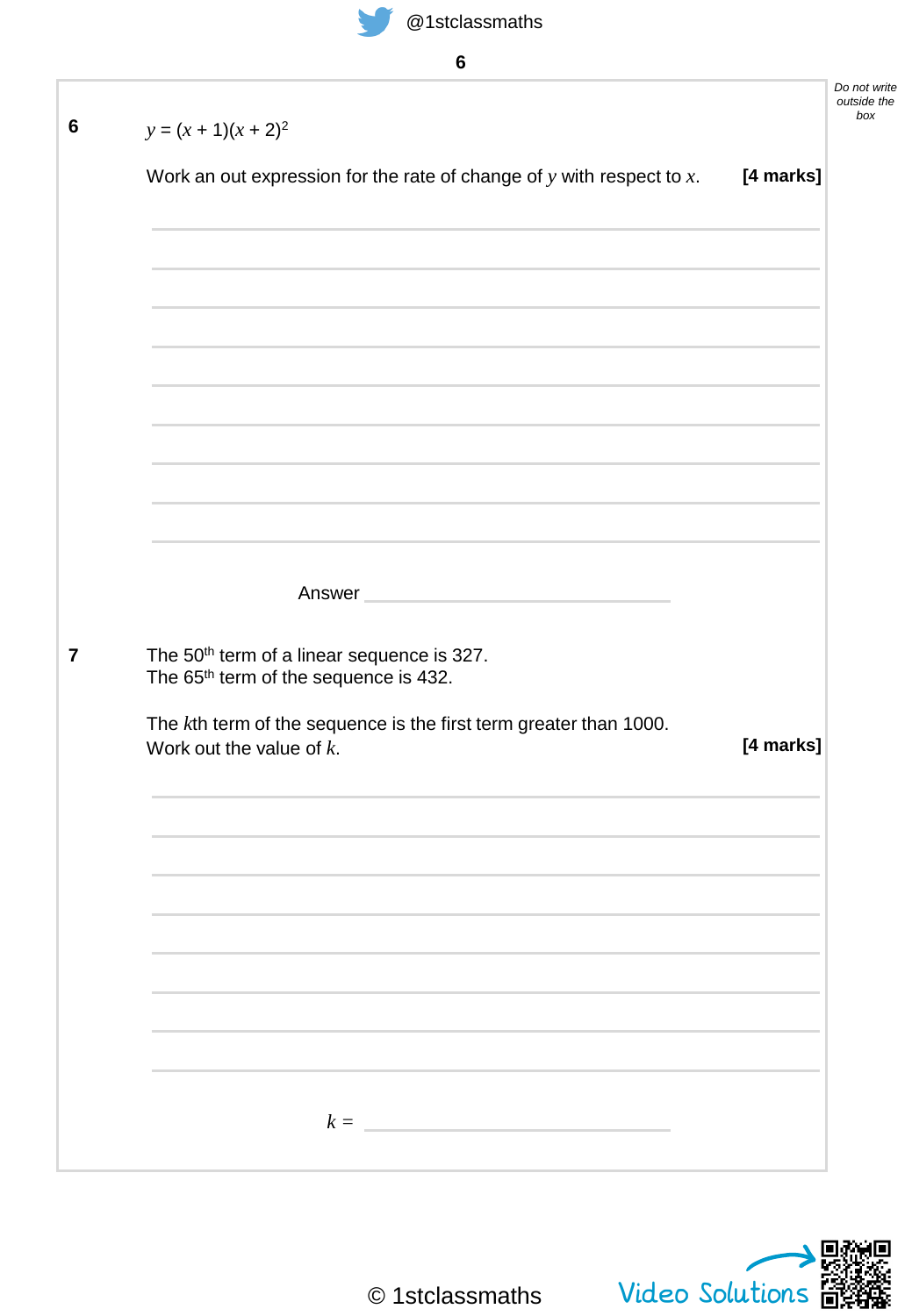





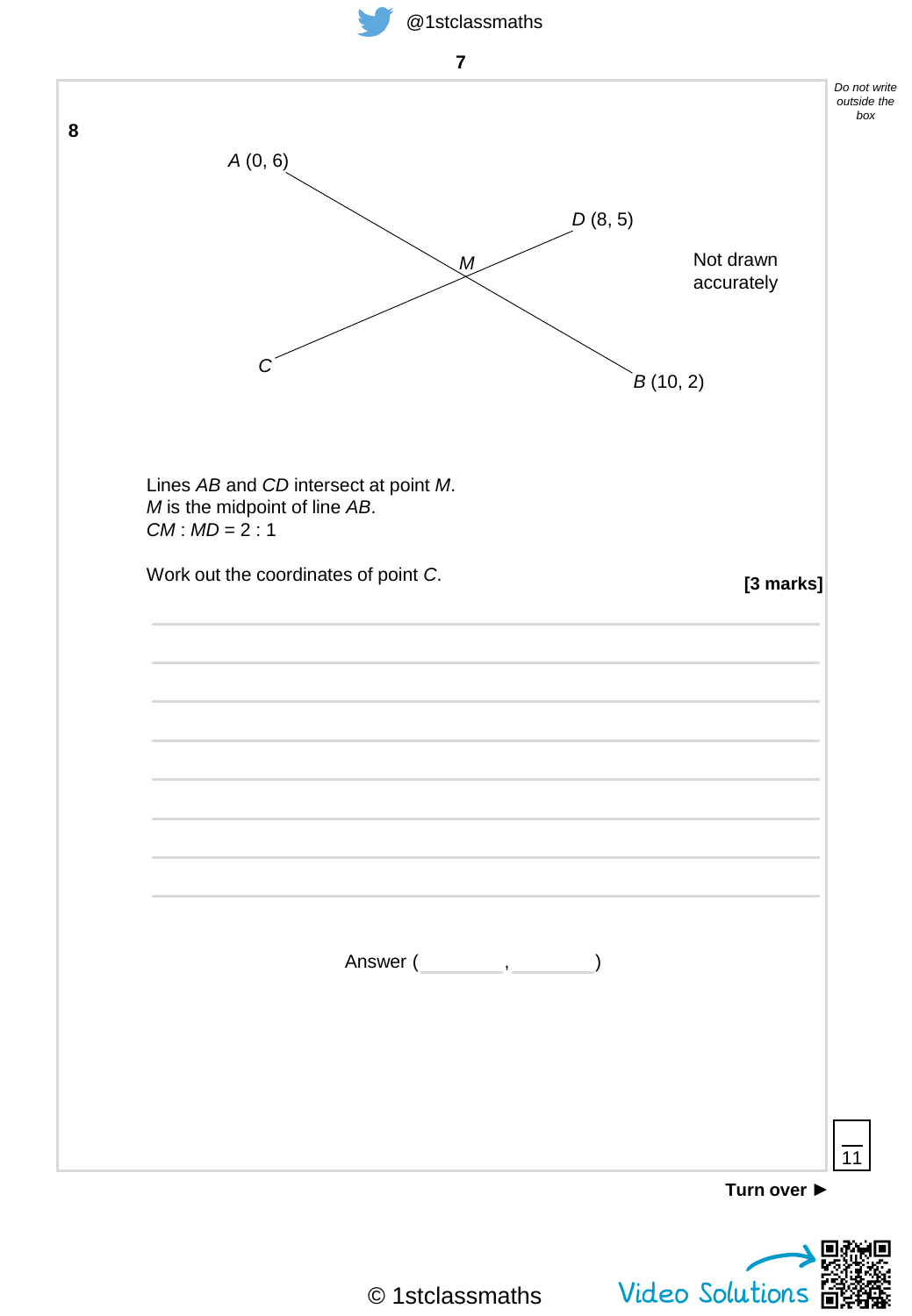

| I                   |
|---------------------|
| ×<br>۰,<br>۰,<br>M. |

| 9(a) |                                                | Factorise fully $9(x-2)^4 + 6(x-2)^5$ | [3 marks] | Do not write<br>outside the<br>box |
|------|------------------------------------------------|---------------------------------------|-----------|------------------------------------|
|      |                                                |                                       |           |                                    |
|      |                                                |                                       |           |                                    |
|      |                                                |                                       |           |                                    |
|      |                                                |                                       |           |                                    |
|      |                                                | Answer                                |           |                                    |
| 9(b) | Simplify fully $\frac{8y^6 + 6y^5}{16y^2 - 9}$ |                                       | [3 marks] |                                    |
|      |                                                |                                       |           |                                    |
|      |                                                |                                       |           |                                    |
|      |                                                |                                       |           |                                    |
|      |                                                |                                       |           |                                    |
|      |                                                |                                       |           |                                    |
|      |                                                |                                       |           |                                    |
|      |                                                | Answer                                |           |                                    |
|      |                                                |                                       |           |                                    |
|      |                                                |                                       |           |                                    |
|      |                                                |                                       |           |                                    |
|      |                                                |                                       |           |                                    |
|      |                                                |                                       |           |                                    |
|      |                                                |                                       |           |                                    |

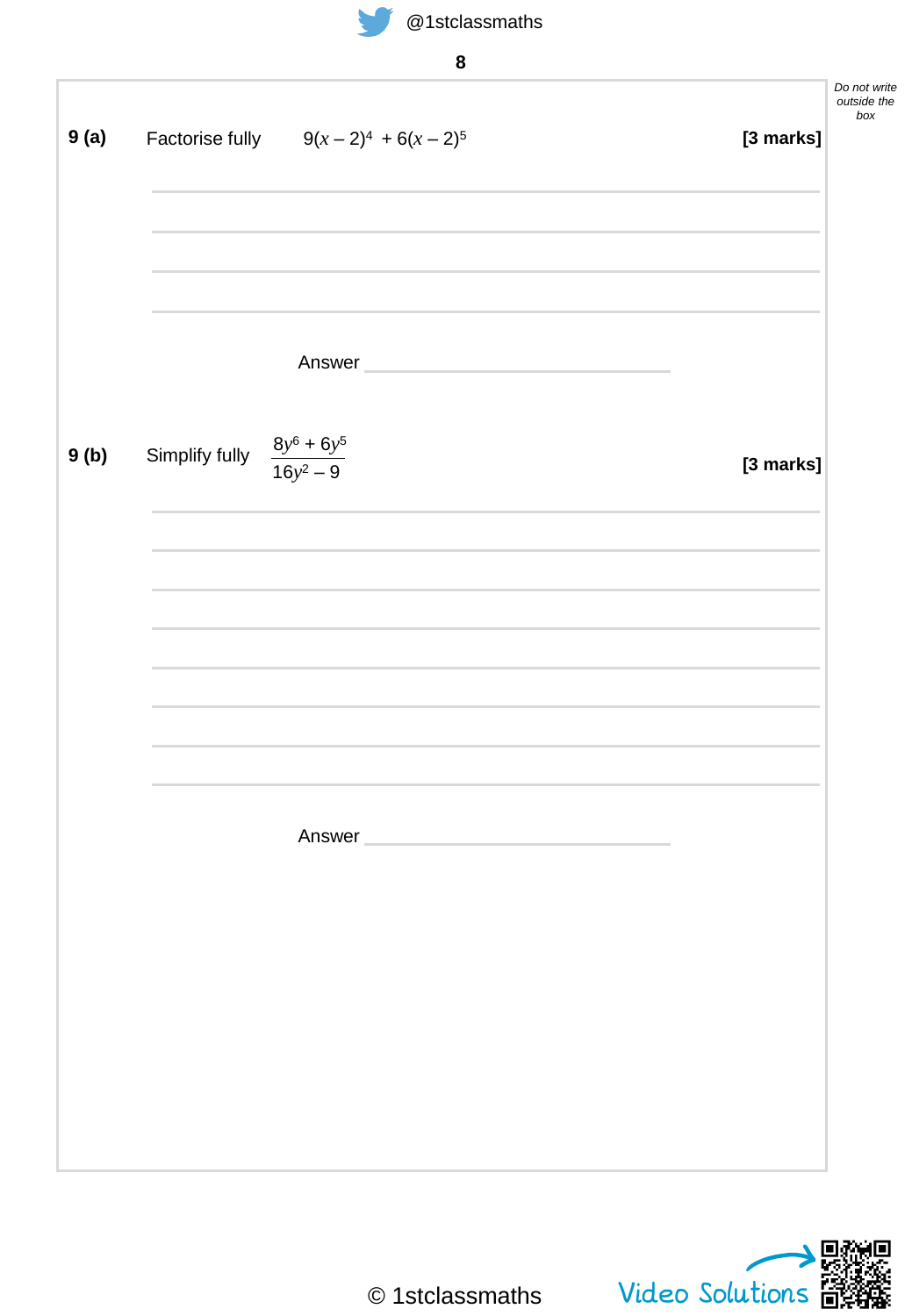

| S        |
|----------|
| ۰.<br>۰. |

| $3x^2$ + 24x - 1 can be written in the form $a(x + b)^2 + c$                     |                                                                                                                       |           |
|----------------------------------------------------------------------------------|-----------------------------------------------------------------------------------------------------------------------|-----------|
| Work out the values of $a, b$ and $c$ .                                          |                                                                                                                       | [3 marks] |
|                                                                                  |                                                                                                                       |           |
|                                                                                  | and the control of the control of the control of the control of the control of the control of the control of the      |           |
|                                                                                  | and the control of the control of the control of the control of the control of the control of the control of the      |           |
|                                                                                  |                                                                                                                       |           |
|                                                                                  |                                                                                                                       |           |
|                                                                                  | <u> 1989 - An Dùbhlachd ann an Dùbhlachd ann an Dùbhlachd ann an Dùbhlachd ann an Dùbhlachd ann an Dùbhlachd ann </u> |           |
| ,我们也不会有什么。""我们的人,我们也不会有什么?""我们的人,我们也不会有什么?""我们的人,我们也不会有什么?""我们的人,我们也不会有什么?""我们的人 |                                                                                                                       |           |
|                                                                                  |                                                                                                                       |           |
| $a =$ $b =$ $c =$                                                                |                                                                                                                       |           |
|                                                                                  |                                                                                                                       |           |
|                                                                                  |                                                                                                                       |           |
|                                                                                  |                                                                                                                       |           |
|                                                                                  |                                                                                                                       |           |
|                                                                                  |                                                                                                                       |           |
|                                                                                  |                                                                                                                       |           |
|                                                                                  |                                                                                                                       |           |
|                                                                                  |                                                                                                                       |           |
|                                                                                  |                                                                                                                       |           |
|                                                                                  |                                                                                                                       |           |
|                                                                                  |                                                                                                                       |           |
|                                                                                  |                                                                                                                       |           |

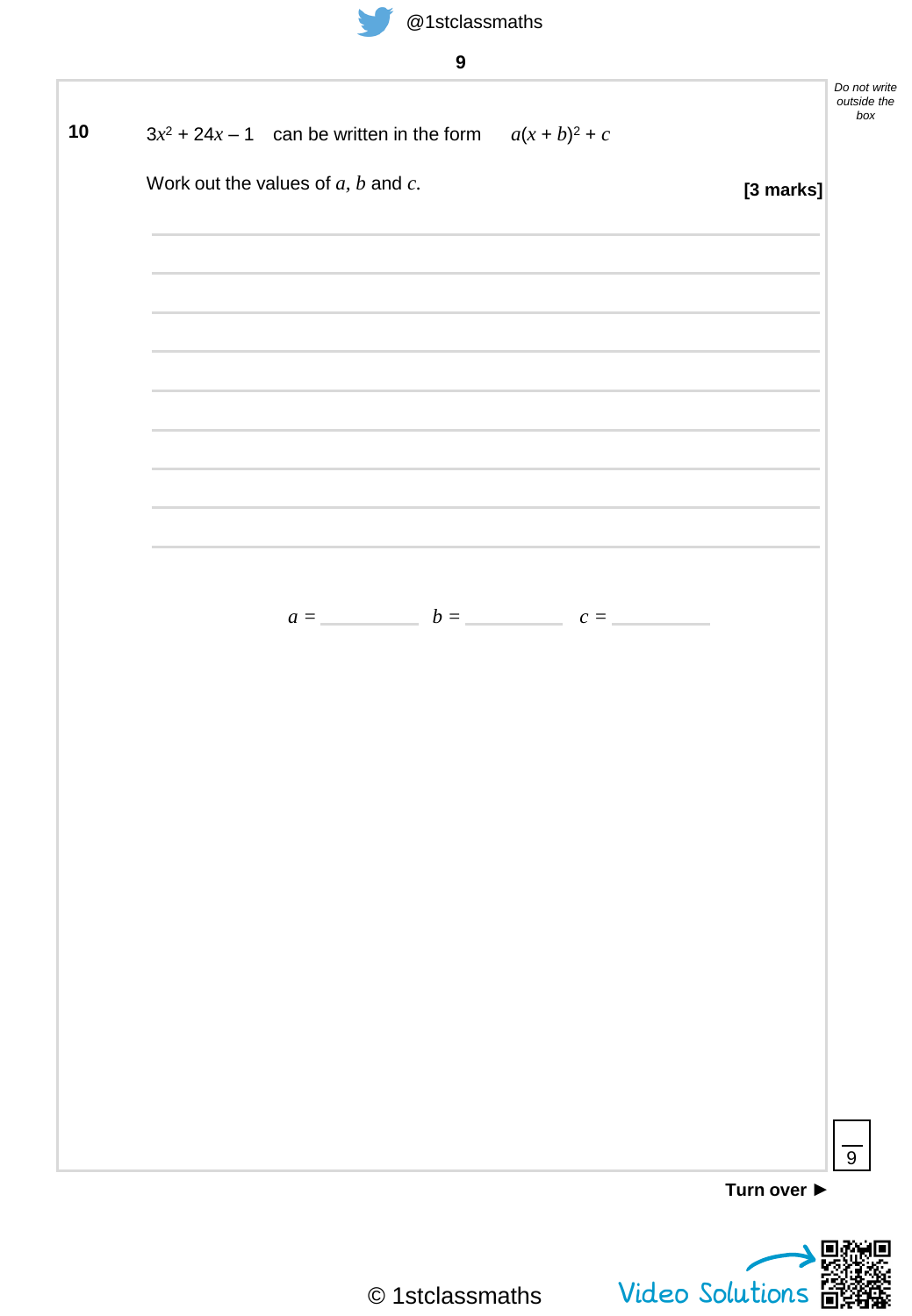





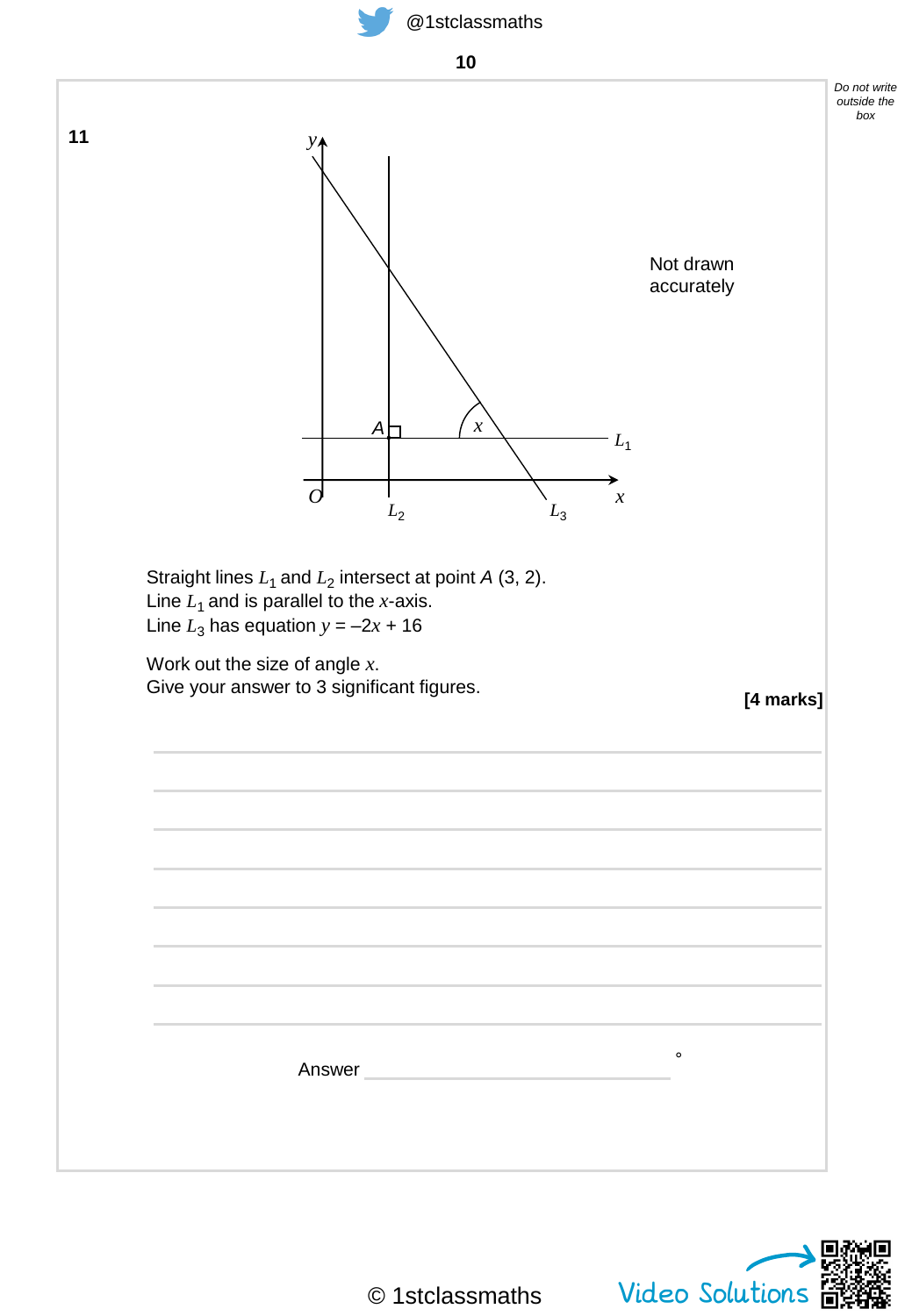

I

## @1stclassmaths

## **11**

|  |                                                 |  |        | Use the factor theorem to show that $(2x-5)$ is a factor of $2x^3 + 9x^2 - 11x - 60$ |           |
|--|-------------------------------------------------|--|--------|--------------------------------------------------------------------------------------|-----------|
|  |                                                 |  |        |                                                                                      | [2 marks] |
|  |                                                 |  |        |                                                                                      |           |
|  |                                                 |  |        |                                                                                      |           |
|  |                                                 |  |        |                                                                                      |           |
|  |                                                 |  |        |                                                                                      |           |
|  |                                                 |  |        |                                                                                      |           |
|  | Hence, factorise fully $2x^3 + 9x^2 - 11x - 60$ |  |        |                                                                                      |           |
|  |                                                 |  |        |                                                                                      | [3 marks] |
|  |                                                 |  |        |                                                                                      |           |
|  |                                                 |  |        |                                                                                      |           |
|  |                                                 |  |        |                                                                                      |           |
|  |                                                 |  |        |                                                                                      |           |
|  |                                                 |  |        |                                                                                      |           |
|  |                                                 |  |        |                                                                                      |           |
|  |                                                 |  |        |                                                                                      |           |
|  |                                                 |  |        |                                                                                      |           |
|  |                                                 |  |        |                                                                                      |           |
|  |                                                 |  |        |                                                                                      |           |
|  |                                                 |  |        |                                                                                      |           |
|  |                                                 |  | Answer |                                                                                      |           |
|  |                                                 |  |        |                                                                                      |           |
|  |                                                 |  |        |                                                                                      |           |
|  |                                                 |  |        |                                                                                      |           |
|  |                                                 |  |        |                                                                                      |           |



*Do not write*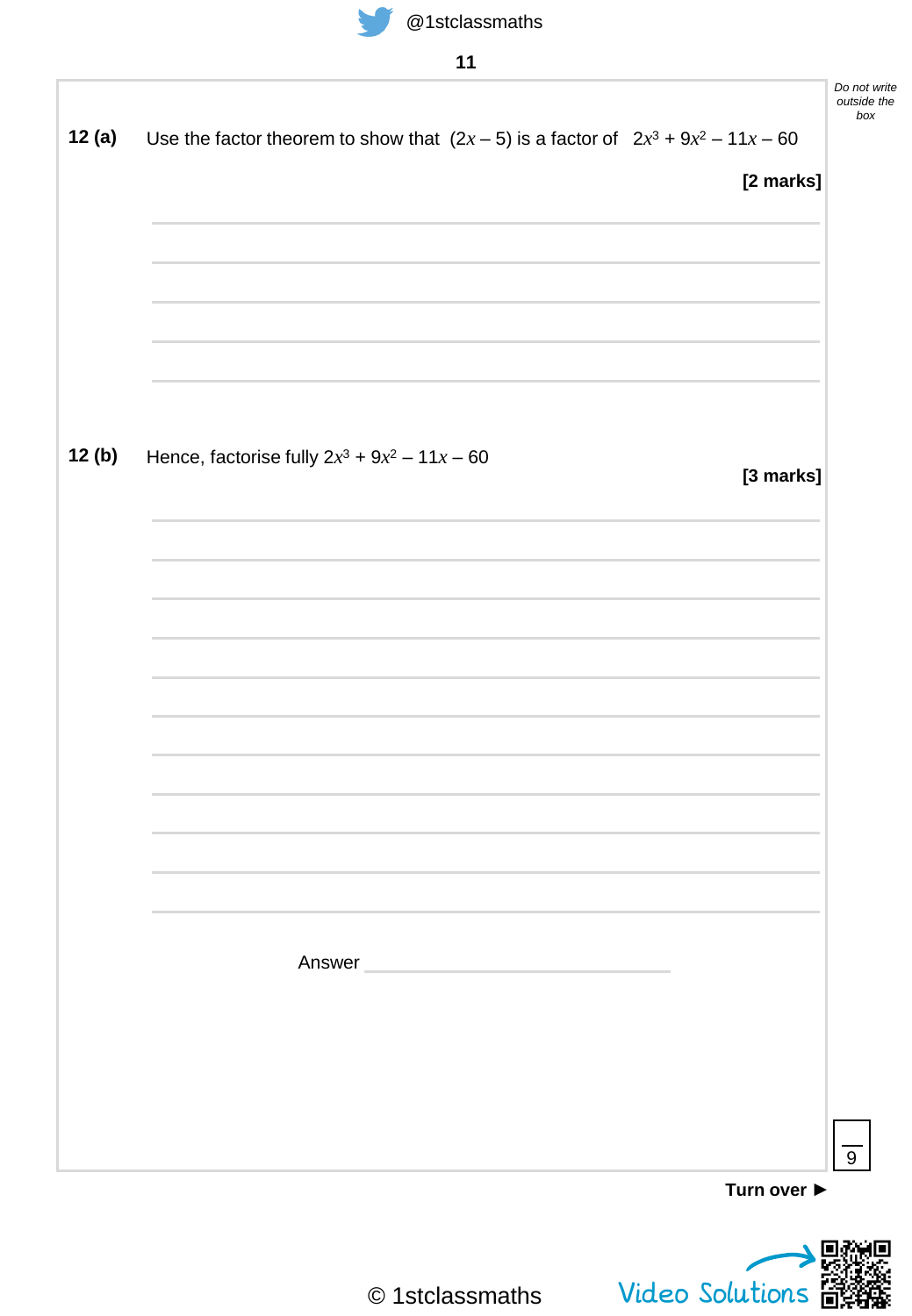



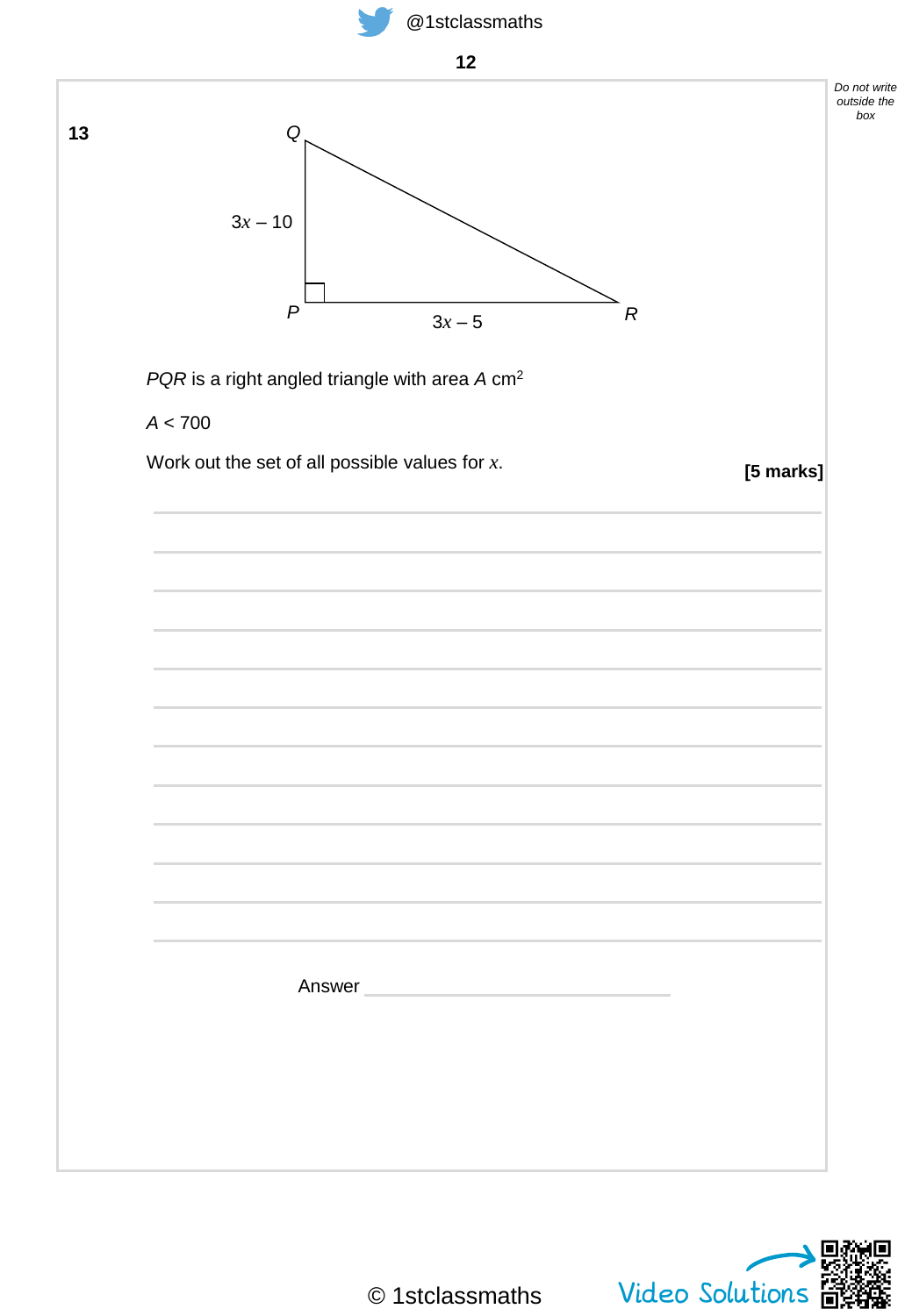*Do not write outside the box*

**14** Solve the simultaneous equations

 $3a + b - 4c = 7$  $a - 2b + 2c = 11$  $2a + 3b + 10c = 4$ 

Do **not** use trial and improvement.

| You must show your working. |                   |  | [5 marks] |
|-----------------------------|-------------------|--|-----------|
|                             |                   |  |           |
|                             |                   |  |           |
|                             |                   |  |           |
|                             |                   |  |           |
|                             |                   |  |           |
|                             |                   |  |           |
|                             |                   |  |           |
|                             |                   |  |           |
|                             |                   |  |           |
|                             |                   |  |           |
|                             |                   |  |           |
|                             |                   |  |           |
|                             |                   |  |           |
|                             |                   |  |           |
|                             |                   |  |           |
|                             |                   |  |           |
|                             |                   |  |           |
|                             | $a =$ $b =$ $c =$ |  |           |
|                             |                   |  |           |

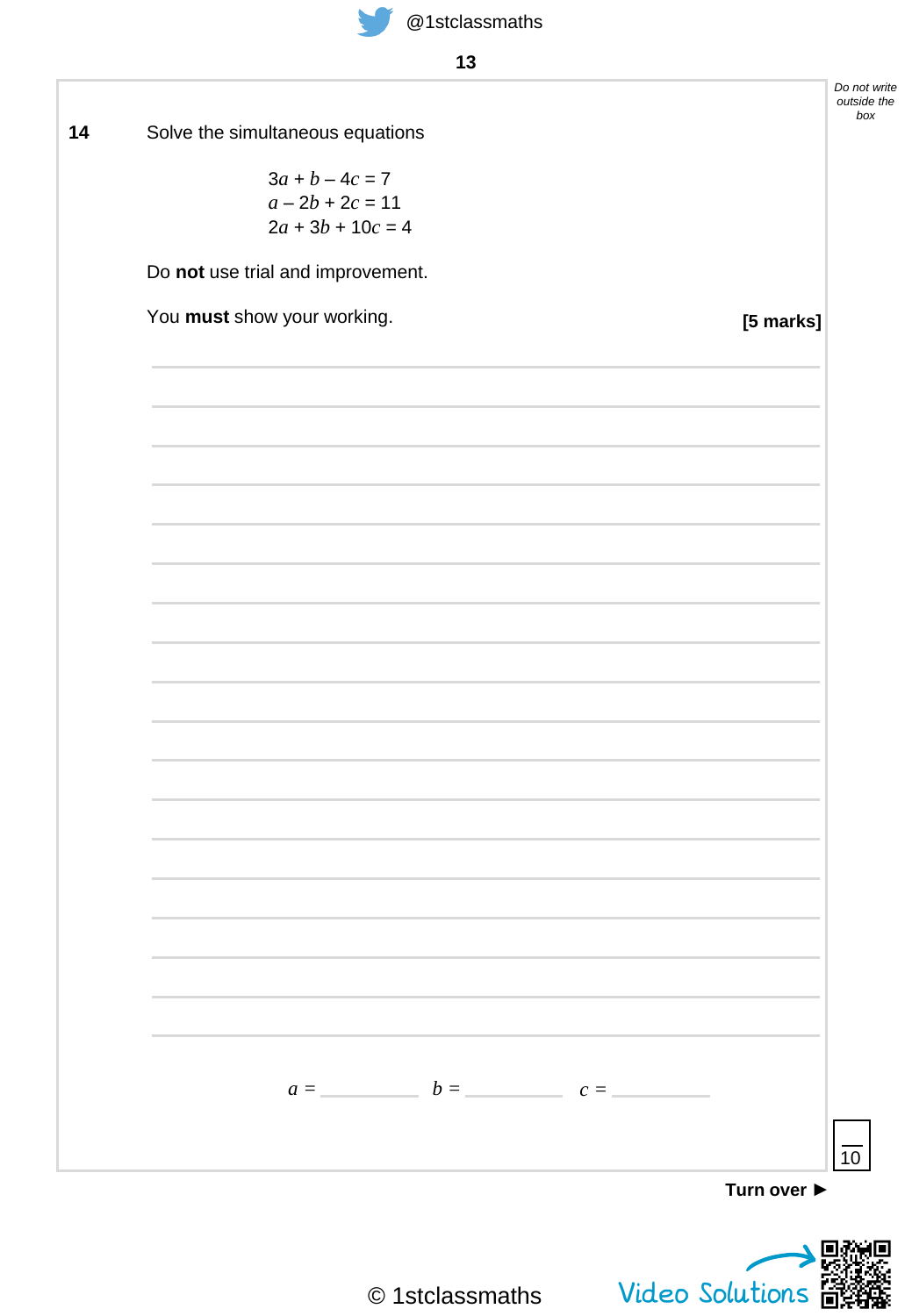

**14**

|                                                                                                                                                                                                                               |           | Do not write<br>outside the<br>box |
|-------------------------------------------------------------------------------------------------------------------------------------------------------------------------------------------------------------------------------|-----------|------------------------------------|
| Integers are made using some of the digits 0, 1, 2, 3, 4 and 5.                                                                                                                                                               |           |                                    |
| Each integer made                                                                                                                                                                                                             |           |                                    |
| has 4 digits                                                                                                                                                                                                                  |           |                                    |
| is greater than 3000<br>has no digit repeated                                                                                                                                                                                 |           |                                    |
| is a multiple of 5                                                                                                                                                                                                            |           |                                    |
| How many integers can be made?                                                                                                                                                                                                | [3 marks] |                                    |
| the control of the control of the control of the control of the control of the control of the control of the control of the control of the control of the control of the control of the control of the control of the control |           |                                    |
|                                                                                                                                                                                                                               |           |                                    |
|                                                                                                                                                                                                                               |           |                                    |
|                                                                                                                                                                                                                               |           |                                    |
|                                                                                                                                                                                                                               |           |                                    |
|                                                                                                                                                                                                                               |           |                                    |
|                                                                                                                                                                                                                               |           |                                    |
| <u> 1989 - Jan Samuel Barbara, marka a shekara ta 1989 - An tsara tsara tsara tsara tsara tsara tsara tsara tsar</u>                                                                                                          |           |                                    |
|                                                                                                                                                                                                                               |           |                                    |
|                                                                                                                                                                                                                               |           |                                    |
| Answer                                                                                                                                                                                                                        |           |                                    |
|                                                                                                                                                                                                                               |           |                                    |
|                                                                                                                                                                                                                               |           |                                    |
|                                                                                                                                                                                                                               |           |                                    |
|                                                                                                                                                                                                                               |           |                                    |
|                                                                                                                                                                                                                               |           |                                    |
|                                                                                                                                                                                                                               |           |                                    |
|                                                                                                                                                                                                                               |           |                                    |
|                                                                                                                                                                                                                               |           |                                    |
|                                                                                                                                                                                                                               |           |                                    |
|                                                                                                                                                                                                                               |           |                                    |

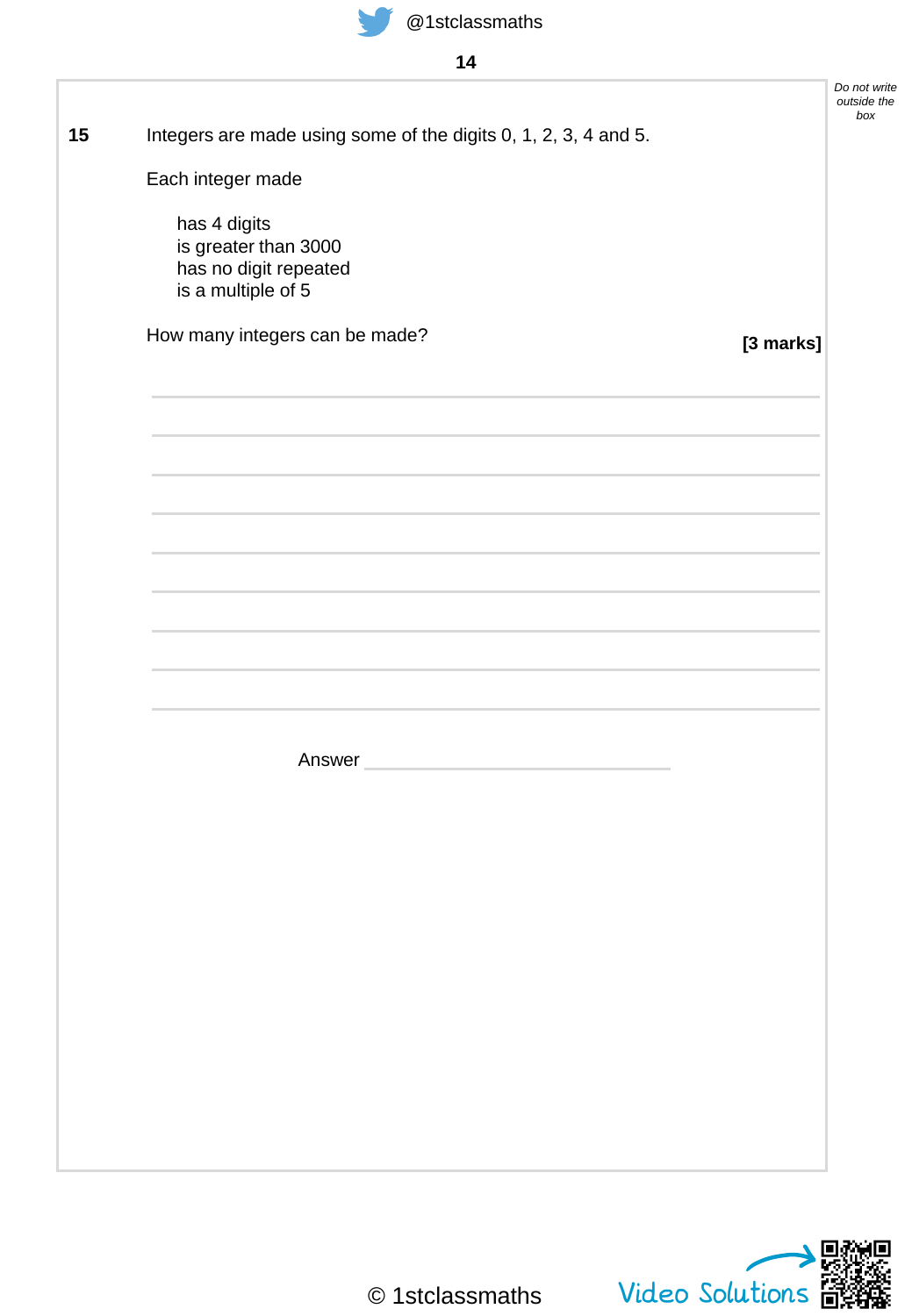



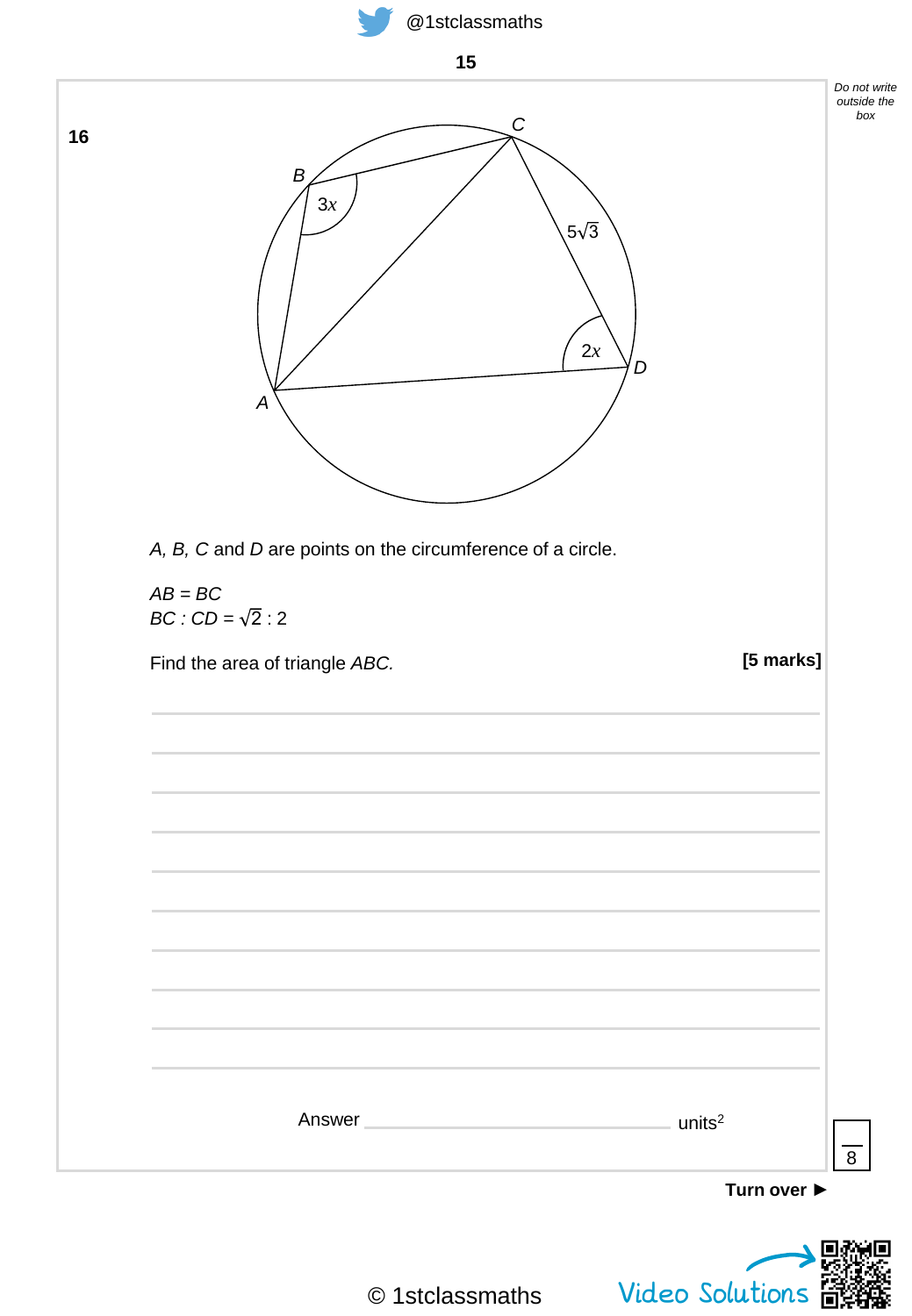



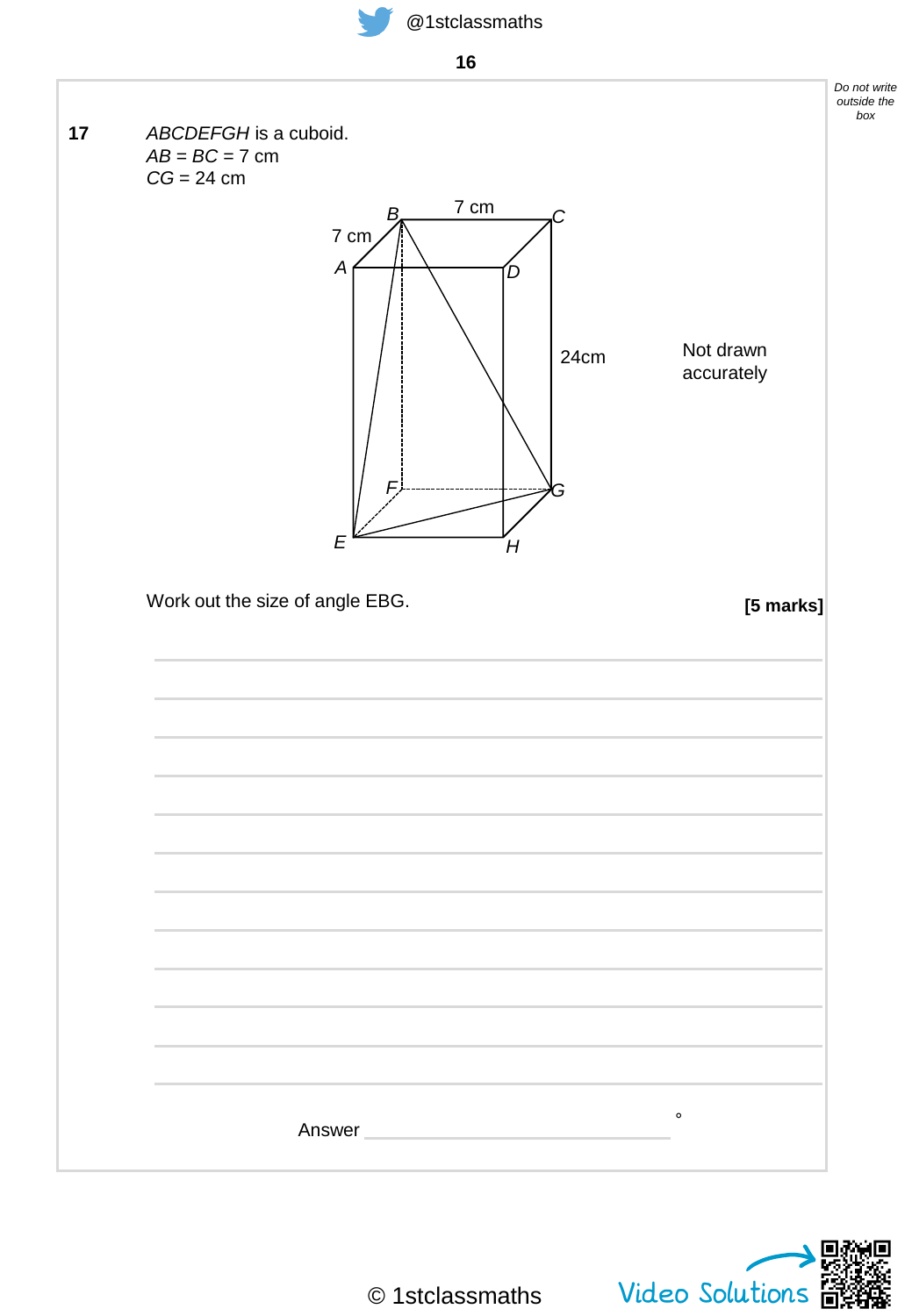

**17**

| $n$ is a positive integer.                                 |           |
|------------------------------------------------------------|-----------|
|                                                            |           |
| Prove that $(3n + 2)^2 - (n + 1)(n + 3)$ is an odd number. | [4 marks] |
|                                                            |           |
|                                                            |           |
|                                                            |           |
|                                                            |           |
|                                                            |           |
|                                                            |           |
|                                                            |           |
|                                                            |           |
|                                                            |           |
|                                                            |           |
|                                                            |           |
|                                                            |           |
|                                                            |           |
|                                                            |           |
|                                                            |           |
|                                                            |           |
|                                                            |           |
|                                                            |           |
|                                                            |           |
|                                                            |           |
|                                                            |           |
|                                                            |           |
|                                                            |           |
|                                                            |           |
|                                                            |           |
|                                                            |           |

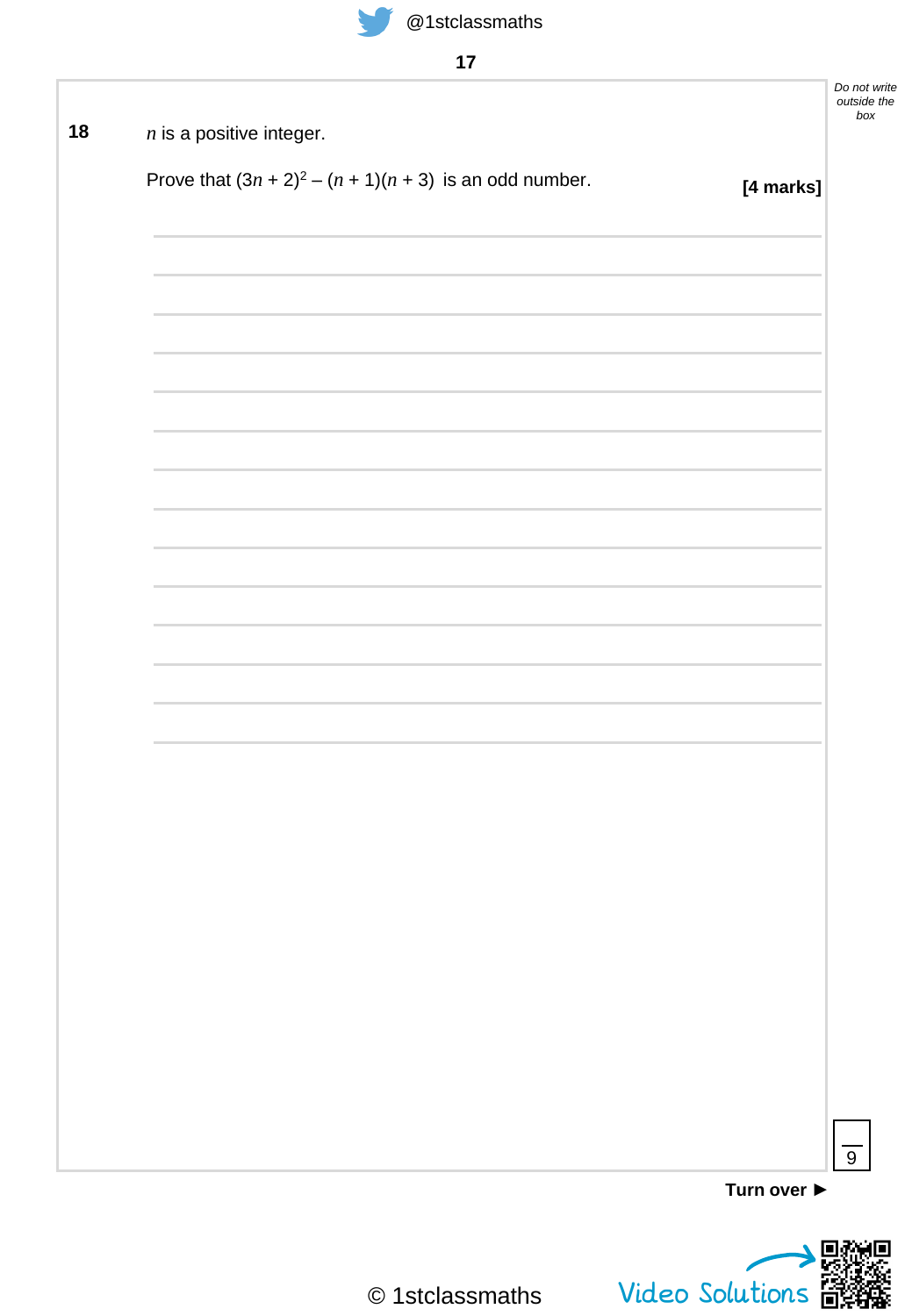